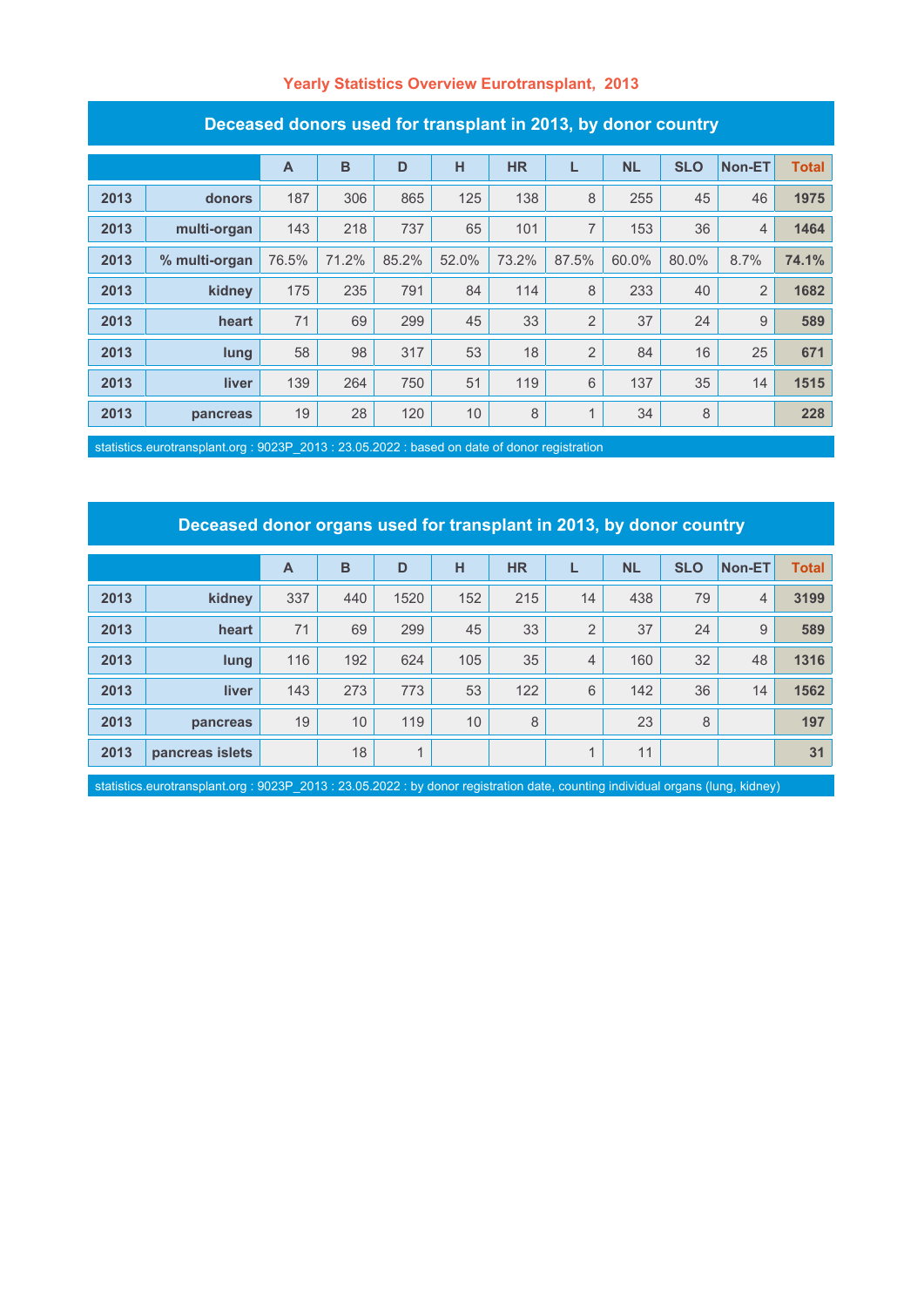| Transplants (deceased donor) in 2013, by transplant country |                         |                |                |              |                |                |                |                |                |                         |  |
|-------------------------------------------------------------|-------------------------|----------------|----------------|--------------|----------------|----------------|----------------|----------------|----------------|-------------------------|--|
|                                                             | kidney, pancreas (only) | $\mathsf{A}$   | $\overline{B}$ | D            | H              | <b>HR</b>      | <b>NL</b>      | <b>SLO</b>     | Non-ET         | <b>Total</b>            |  |
| 2013                                                        | kidney                  | 325            | 416            | 1417         | 144            | 197            | 412            | 56             |                | 2967                    |  |
| 2013                                                        | pancreas                | 3              | $\mathbf{1}$   | 19           |                | $\mathbf{1}$   | $\overline{4}$ |                |                | 28                      |  |
| 2013                                                        | pancreas islets         |                | 21             | $\mathbf{1}$ |                |                | $9\,$          |                |                | 31                      |  |
| 2013                                                        | pancreas + kidney       | 16             | $6\,$          | 106          | 9              | 6              | 18             | $\overline{4}$ |                | 165                     |  |
| heart, lung combinations                                    |                         | $\mathsf{A}$   | $\mathbf B$    | D            | н              | <b>HR</b>      | <b>NL</b>      | <b>SLO</b>     | Non-ET         | <b>Total</b>            |  |
| 2013                                                        | heart                   | 59             | 72             | 298          | 35             | 33             | 37             | 30             | $\overline{2}$ | 566                     |  |
| 2013                                                        | lung                    | $\overline{2}$ | $\overline{2}$ | 39           |                |                | 17             |                |                | 60                      |  |
| 2013                                                        | lungs                   | 124            | 98             | 320          |                |                | 71             |                |                | 613                     |  |
| 2013                                                        | heart + lungs           | $\overline{2}$ |                | 12           |                |                |                |                |                | 14                      |  |
| 2013                                                        | heart + liver           |                |                | $\mathbf{1}$ |                |                |                |                |                | $\mathbf{1}$            |  |
| 2013                                                        | heart + kidney          | 3              | 3              | 2            |                |                |                |                |                | $\bf 8$                 |  |
| 2013                                                        | lungs + liver           |                | $\mathbf{1}$   |              |                |                |                |                |                | $\overline{1}$          |  |
|                                                             | liver combinations      | $\overline{A}$ | $\mathbf B$    | D            | H              | <b>HR</b>      | <b>NL</b>      | <b>SLO</b>     | <b>Non-ET</b>  | <b>Total</b>            |  |
| 2013                                                        | liver                   | 125            | 234            | 779          | 23             | 110            | 128            | 21             |                | 1420                    |  |
| 2013                                                        | split liver             | $\overline{2}$ | $\overline{2}$ | 79           | $\overline{2}$ | $\overline{2}$ | $\sqrt{5}$     |                |                | 92                      |  |
| 2013                                                        | liver + pancreas        |                | $\mathbf{1}$   | 3            |                |                | $\mathbf{1}$   |                |                | $5\phantom{.0}$         |  |
| 2013                                                        | liver + kidney          | 3              | 12             | 18           |                | $\overline{2}$ | $\overline{4}$ |                |                | 39                      |  |
| 2013                                                        | split liver + kidney    |                |                | 4            |                |                |                |                |                | $\overline{\mathbf{4}}$ |  |

### **Yearly Statistics Overview Eurotransplant, 2013**

statistics.eurotransplant.org : 9023P\_2013 : 23.05.2022 : based on transplant date (can differ from donor registration date)